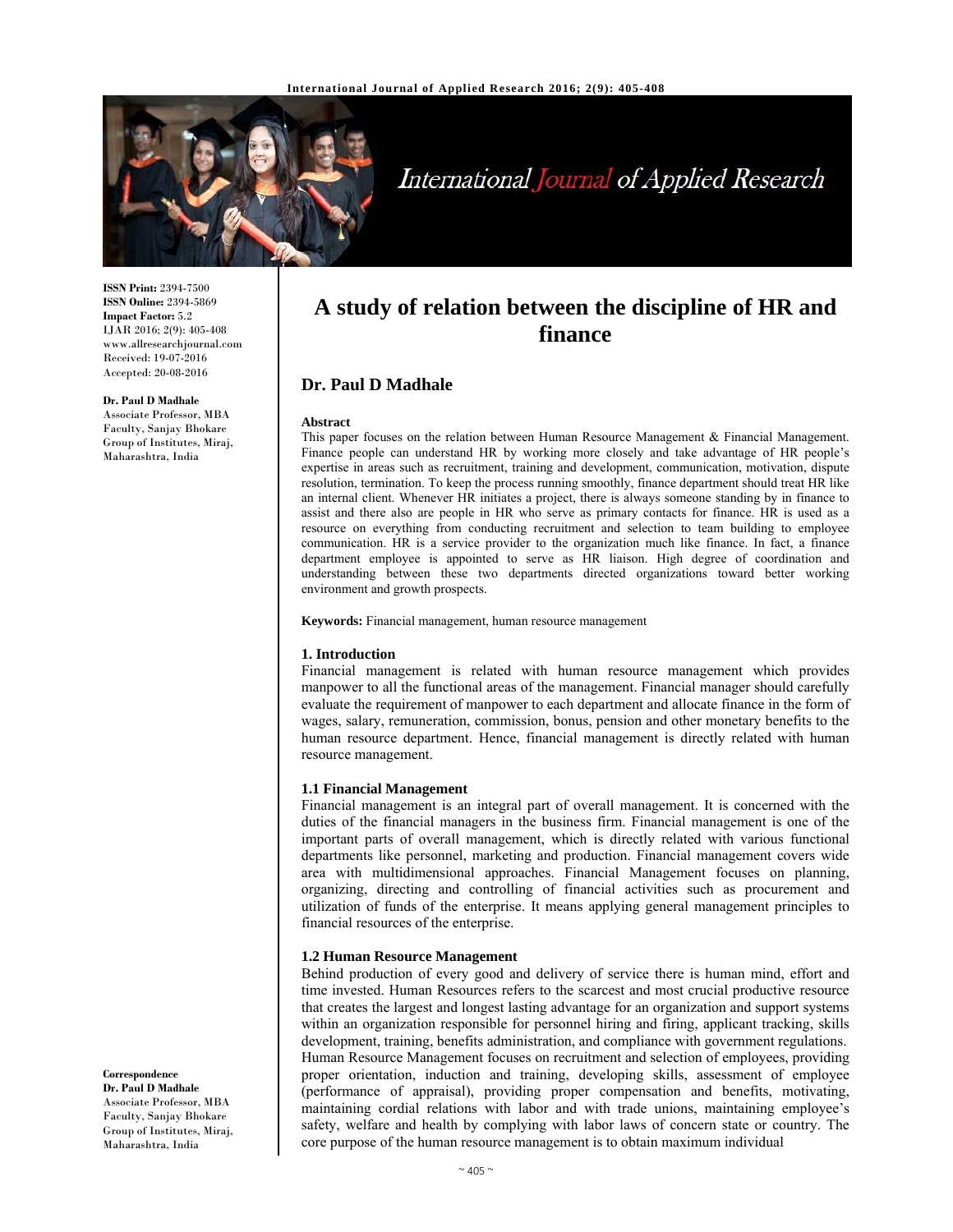development in the organization and to affect the moulding of human resources as contrasted with physical resources. The Best example at present situation is, construction industry has been facing serious shortage of skilled workforce. It is expected to triple in the next decade from the present 30 per cent, will negatively impact the overall productivity of the sector. Every organization's desire is to have skilled and competent people to make their organization more effective than their competitors. Humans are very important assets for the organization and HR department need finance to afford highly skilled professionals. HR professionals keep their companies in compliance, develop viable employment policies and practices, and keep up to-date with emerging trends.

### **2. Review of Literature**

Researcher John Innes, explains-It was commonly considered that while HR can benefit from getting financial input on how to structure bonus schemes and strategies, that finance can equally benefit from working with HR to understand how viewing employees as 'assets' rather than 'costs' can lead to a net positive effect on an organization's long-term performance.'

Masahiro Abe &Takeo Hoshi, 2004 in their research paper on "Corporate Finance and Human Resource Management" defined corporate governance as -corporate governance is a system of various sub-systems that are complementary to one another. This paper focuses on two subsystems of the Japanese corporate governance: one on corporate finance and another on human resource management. After briefly documenting the characteristics of the Japanese corporate governance in these two sub-systems, the paper discusses how each sub-system has been going through substantial changes in recent years.

CIMA (Chartered Institute of Management Accountants) funded research has discovered that the closer the cooperation between finance department and human resources (HR) departments on areas like bonus schemes, the better the organizational performance will be. Top level findings show that HR and finance teams need to work closely with one-another on HR policies to ensure better performance across the entire business. Where the tone is set at the top, with HR Directors and Finance Directors being seen to liaise on bonus schemes and benchmarking exercises, it is generally felt that a better working relationship between HR and finance can be achieved.

A research was carried out by John Innes, University of Dundee; Reza Kouhy, Glasgow Caledonian University; Rishma Vedd, California State University, Northridge; and Takeo Yoshikawa, Yokohama National University on a CIMA grant. The project examines the relationship between HR management, management Accounting and organizational performance. Six case studies covering the UK, Canada and Japan were analyzed with the results tested in a series of 100 telephonic interviews.

Mark A. Huselid 1995 focuses on the linkage between systems of High Performance Work Practices and firm performance. Results based on a national sample of nearly one thousand firms indicate that these practices have an economically and statistically significant impact on both intermediate outcomes (turnover and productivity) and short and long-term measures of corporate financial performance. Support for the predictions that the impact of High Performance Work Practices is in part contingent on their

interrelationships and links with competitive strategy was limited

Stephen Paladino, CFO for Fala Direct Marketing Inc., in Melville, N.Y., says: "Finance typically looks down on HR." Human resources specialists, on the other hand, think that finance department is filled with a bunch of pencilnecked bean counters whose sole enjoyment in life comes from saying "no" to every requested project.

Anupa Chaudhary, and Sumit Prasad, Member, IEDRC 2010 published a research paper on "Human Resource Financial Management" in International Journal of Trade, Economics and Finance This paper is having its prime focus in developing a new discipline which can serve the purpose of strengthening the proposal for investment in human resource and develop a model which can quantify it. The focus of the paper was on identifying a new dimension beyond Human Resource Management (HRM) and Financial Management (FM), by superimposing the effect of HRM and FM. Human Resource, an asset to the organization, can appreciate with time, only when provided adequate input. Money spent in doing so is now considered as an investment, which was previously considered as expenditure. Commitment from the top management for the investment in the human development activities is increasing continuously, but still sometimes this proposal is questioned.

#### **3. Need of the Study**

To make any organization effective finance and HR department should work together. If an organization is struggling with ways to improve the relationship between finance and HR, it has to learn where HR is heading and how finance can help it get there. Like many contentious relationships, the problem between these two departments stems from a lack of understanding and appreciation. This paper critically examines to bridge the gap between finance department and human resource department of an organization and will provide a good understanding to HR people and finance persons in the organization for doing work together.

#### **4. Objectives of the Study**

The main objective of this study are-

- To identify the interdependency between human resource management and financial management.
- To study and explain the role of financial management in human resource management and vice-versa.
- To give suggestions for better co-ordination between HR department and finance department.

#### **5. Methodology of the Study**

The paper is conceptual in nature. Data collected for this paper is basically from secondary sources. Research papers information is collected from secondary sources like books, journals, online articles etc. for analyzing the linkage between discipline of finance and HR. Cases are taken of foreign organizations from articles published online.

#### **5.1 Need of Financial Knowledge for HR Professionals**

An HR manager is expected to use financial data to make decisions, allocate resources, and budget expenses. Deep understanding of the basics of financial management and measurement helps in understanding: -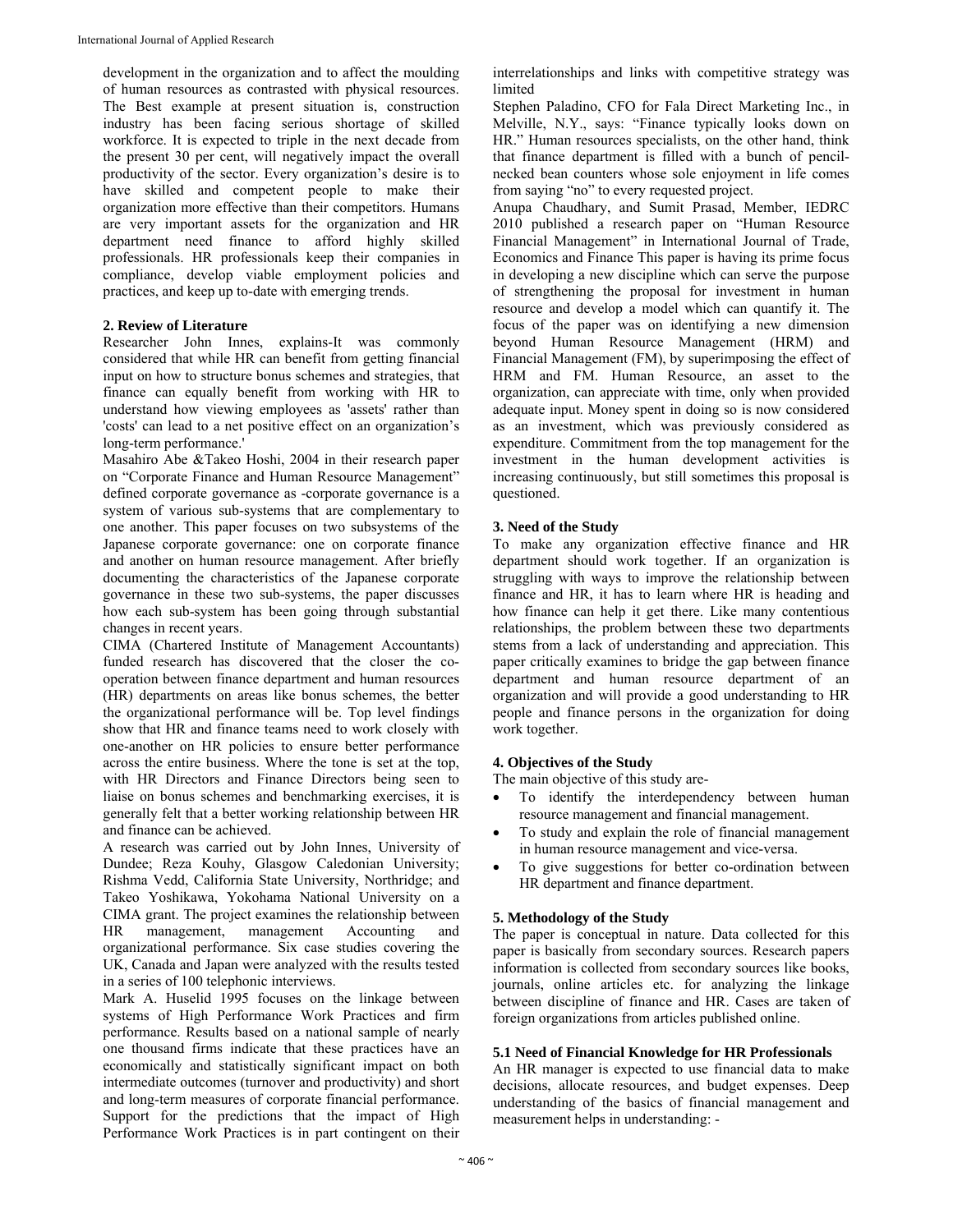- Which financials may be needed when you're developing a human capital strategy.
- How to calculate return on investment.
- How to instill financial intelligence throughout your team.
- Ways to use financial information to better support your business units and do your own job.
- What your company's income statement, balance sheet, and cash flow statement really reveal

# **5.2 Breaking down Barriers between HR and Finance**

Even when the HR is not diagnosing a problem, the department relies on a lot of financial data. Labor and benefits, after all, make up the largest expense in most companies. In fact, there is so much overlap between the two departments. In many smaller companies, HR activities are actually managed by the accounting department.

Fala Direct Marketing, a 300-employee direct-mail service provider. Here, because the controller heads up the HR function, finance and HR activities are so interrelated that many times it is difficult classifying which tasks are solely HR-related. Payroll is an accounting issue, for instance, but it is also an HR activity. So it is hard to divide the responsibilities. This is not the only area of overlap. The company is in the process of implementing a cost accounting system that will be used not only to identify profit measures but to develop financial incentives for the company's hourly employees. Clearly, the project offers both financial and HR benefits. The finance department also is responsible for developing competitive compensation plans, crafting overtime policies and purchasing benefits-all of which are typically found in HR department domain.

National Education Corporation also discovered a lot of overlap between HR and accounting, particularly in the area of payroll. In its reengineering project, payroll and HR activities have been merged into one six-person department. Before it was not clear who should take ownership of the payroll process because company dealing with the same group of employees, the same data and the same system, a lot of things fell through the cracks. HR would hire someone and forget to tell payroll. Merging the two departments has not only improved the payroll process, it has allowed for better financial management of HR activities. For example, financial managers in the new hybrid department discovered the company had paid \$750,000 too much for health insurance because of poor administration. By working together, these kinds of mistakes are avoided. Today, all HR professionals know how to read spreadsheets and conduct financial analyses before making major financial decisions.

The experiences of *NEC and Fala Direct Marketing* are not intended to be an argument for joining the finance and HR functions but rather to illustrate how closely they must work together to make good business decisions. Unfortunately, in companies with rigid functional boundaries, employees in both departments have acquired the mind-set that a task should be either finance or HR's responsibility. In reality, a lot of HR decisions should be the responsibility of both departments.

#### **5.3 HR-Finance co-operation: Better organizational performance**

Human Resource Department and the Financial Resource Department fulfill the objective to ensure effective human, financial and resource management of the company, at headquarter and in the field. Human Resources management is used to ensure effective human resources development and consistency with companies' strategies, policies, regulations and rules providing advice and services on staff development, management and planning, social protection and welfare services. Finance people ensure sound financial management of the company and provide support and advice on financial and budgetary matters to senior management and members of the legislative and supervisory bodies.

#### **5.4 Boost a Link between Finance and HR**

There are a lot of similarities between the two professions. If Finance is fully integrated with the business it serves, there are huge benefits in cost management and control. The Finance function understands the business and can therefore plan investment and expenditure to meet trading patterns rather than simply reacting to events that have already occurred. Similarly an integrated HR department can preempt people issues and can act quickly to resolve them before they become problems. It is all about being visible in the organization, talking to people, understanding their needs and being commercially focused.

#### **5.5 Growing HR-Finance Partnership**

Finance, more than any other function, is in a key position to help HR achieve its objectives. Because in many organizations; finance is becoming the primary source of performance measurement data. The information finance gathers on earnings, productivity and customer satisfaction provides tremendous insight into the staffing and development needs of an organization. Unless this information is shared with HR, without this information HR cannot do its job promptly.

#### **6. Suggestions**

- Finance manager should co-operate human resource manager by financing requested project by human resource department.
- The relationship between HR and Finance should be a partnership because two distinct specializations but working together as equals to support the business most important assets.
- The company objectives should be the driving force instead of group spirit and personal incentives or establishment of supremacy.
- A multi-disciplinary training system is required to develop a better understanding of the complications and higher degree of coordination.

#### **7. Conclusion**

Financial Management & Human Resource management are said to be interdependent because without one another they will not operate in an efficient and effective way. The common factor with each of the HR & the finance people is that either they are finance specialists or HR professional; they also had huge amounts of business acumen and understood their businesses thoroughly. So HR professional are not different from finance colleagues in that respect. The relationship between HR and Finance is pivotal to achieving great things. Financial management provides each of the other key business functions like operations, marketing & human resources with budgets, cost centers etc. So without finance, human resources that are made up of employees